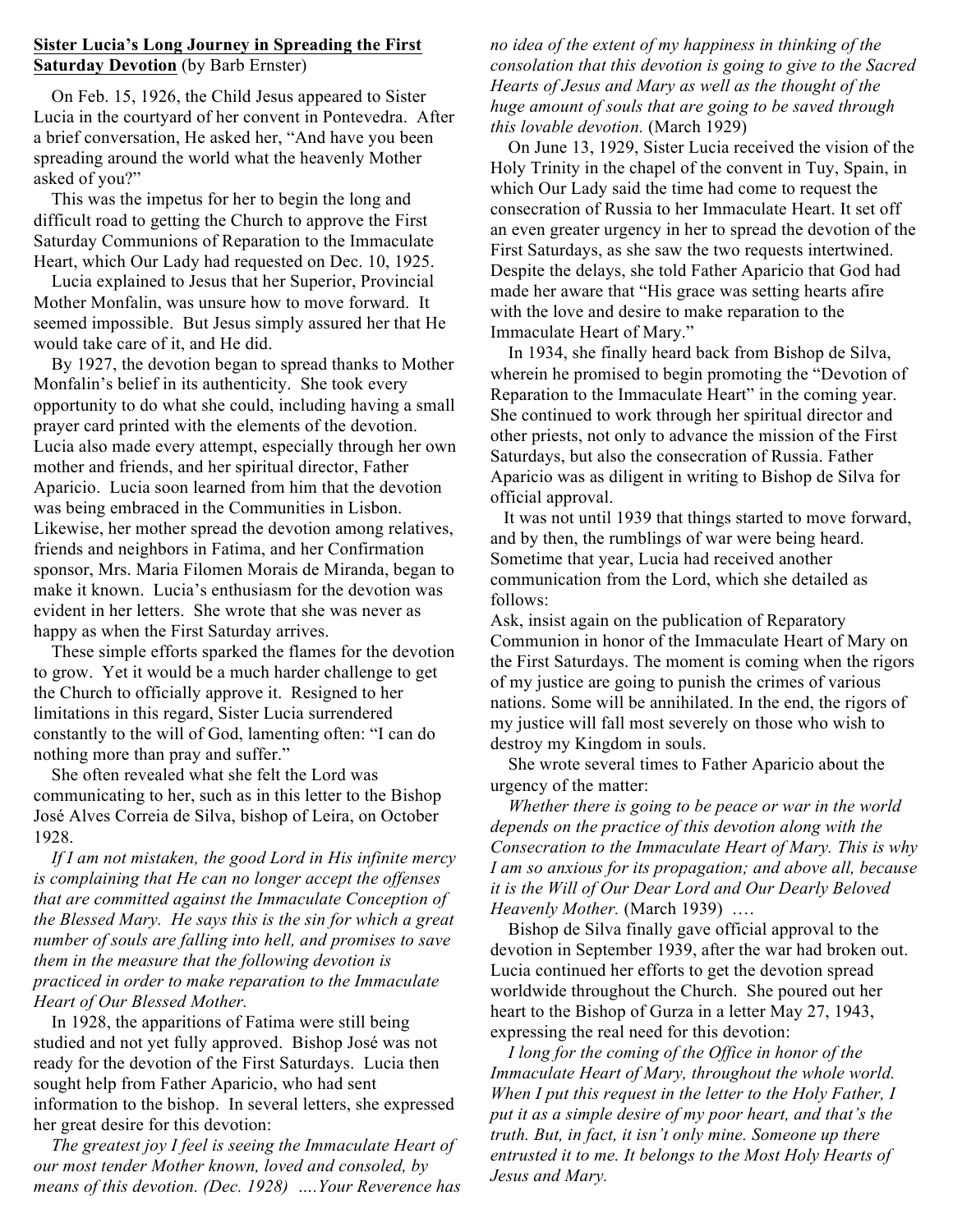*They love and desire these devotions, because by them, they attract souls to themselves. All their desires are summed up in this: To save souls, many souls, each and every soul* (emphasis Lucia's).

 *A few days ago, He said to me, "I really want the spread of the cult and devotion to the Immaculate Heart of Mary; for it is the magnet that will attract souls to Me; the spotlight that will throw the rays of my light an love on the earth, the eternal spring that will flood the earth with the living water of my Mercy.*

 In 2020…we are asking everyone to commit to completing five consecutive First Saturdays in reparation for the blasphemies against the Immaculate Heart of Mary, and to adopt the practice monthly as a sign of your love for Our Mother and the salvation of many souls.

#### **The Holy Death of St. Jacinta and the 1918 Flu**

(by Donal Anthony Foley)

 St. Jacinta Marto endured a prolonged and painful illness that led to her death on the night of Feb. 20, 1920, in the Estefania Hospital in Lisbon. Only a night nurse, Aurora Gomes, was present in the ward that evening, but when questioned, she could not recall any details of the young seer's death, nor anything about the child herself. As Our Lady foretold, Jacinta died alone, far from her relatives and friends, due to complications arising from the Spanish Flu pandemic, which swept around the world between Jan. 1918 and Dec. 1920.

 The Spanish Flu was a particularly virulent influenza pandemic that infected an estimated 500 million people worldwide, leading to between 50 and 100 million deaths. At the time, the world population was less than two billion, so this pandemic affected a significant percentage of mankind, and is regarded as one of the most deadly epidemics ever to have affected humanity, possibly comparable with the Black Death that ravaged Europe in the  $14<sup>th</sup>$  century. The fact that it happened just as World War I was entering its final stages only made it more deadly, as crowded conditions and large scale troop movements facilitated the spread of the virus.

 An unusual characteristic of this pandemic was that, unlike most flu outbreaks that target young children and the elderly, the Spanish Flu particularly affected healthy young adults, causing many deaths. Scientists discovered the reason for this recently; older people who had suffered through the Russian Flu pandemic of 1889-1890 had developed some immunities to the Spanish Flu.

 This was the case in Fatima as well. Except for Ti Marto, the father of Francisco and Jacinta, the whole Marto family was struck down by the flu in the autumn of 1918. Around this time, Our Lady appeared to Francisco and Jacinta and said that she would take Francisco to heaven shortly, but asked Jacinta if she would stay longer to suffer for sinners. Francisco died on April 4, 1919 at the age of 11; Jacinta was just shy of age 10 when she passed. The

flu also claimed the lives of their older siblings, Florinda and Teresa. One wonders how the Marto parents handled such grief.

 The symptoms of the Spanish Flu included fever and chills, muscle aches, runny nose and a cough. In some people, more serious conditions developed, including bronchopneumonia, a bacterial infection that can cause rapid heartbeat, difficulty breathing, pleurisy, congestion and other complications. This was the case with Jacinta, whose sufferings grew as her illness progressed.

 Jacinta related to Lucia, who was not seriously affected by the flu, that the Blessed Virgin had told her she would go to two hospitals, but would not be cured. Rather, she would suffer more for the conversion of sinners and in reparation for sins.

 After Francisco's death, Jacinta became very sad at his absence. Added to this, her bodily pains, including severe headaches, grew worse. With the onset of bronchopneumonia, a purulent abscess formed in her lungs causing her acute pain, but she bore this increased torment with great fortitude.

 Her little body was reduced to skin and bone as she wasted away, and this was her condition when she was admitted to Estefania Hospital in January 1920.

 First, she stayed in an orphanage run by a sister, Mother Godinho, who was greatly impressed by Jacinta's wisdom far beyond her years. Jacinta spoke of the sins of the flesh, which cause the most souls to go to hell, and of the moral dangers of coming fashions. She also said, "If men knew what eternity is they would do everything to change their lives." Despite her suffering, it was a great delight for her to be staying in a house that had a chapel with the Blessed Sacrament and to be able to receive Holy Communion daily.

 It was only a short respite, however, as in February she was moved to the Lisbon hospital under the care of Dr. Castro Freire, one of the most famous children's specialists in the capital. He diagnosed her condition as purulent pleurisy and osteitis (inflammation) of the seventh and eight left ribs. She also had tuberculosis by this time.

 On February 10, she endured an operation to remove her two diseased ribs, an operation that, because of her weakened condition, could only be carried out with a local anesthetic. The operation was a success, but left a large wound in her side that required daily dressing, an agonizing procedure for the young girl.

 On the night of her death, she said she was feeling worse and the parish priest arrived about 8 p.m. to hear her confession. Despite her protests that she would soon die, he did not give her Holy Communion as Viaticum, thinking she would be fine until morning. She died just two-and-ahalf hours later. When Mother Godinho came to help clean her body in the hospital mortuary, she reported positively that there were stains of dried blood on Jacinta's face.

 In dying as she did, Jacinta gives us a wonderful example of conformity with God's will, in accepting just